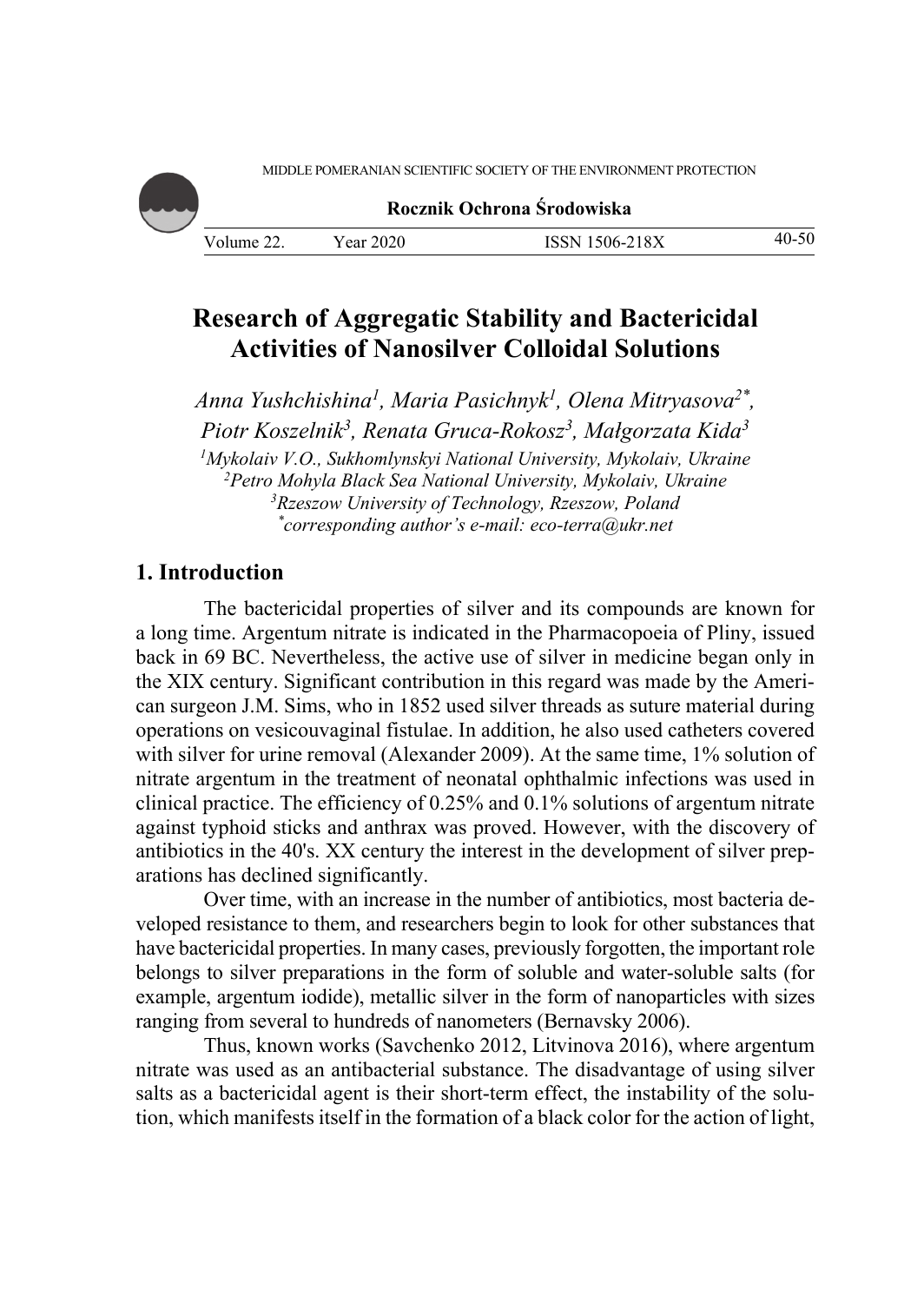as well as the restoration of nitrate to nitrite, which leads to oxidative stress of cells.

Compared with silver compounds, the mechanism of bactericidal action of silver nanoparticles remains unexplored until the end. Some researchers have discovered a greater toxic effect of silver nanoparticles related to gram-positive and gram-negative bacteria compared to its classical chemical compounds (Lok et al. 2007). The antibacterial activity of silver nanoparticles is mainly studied *in vitro*  experiments. Their bactericidal action against ampicillin-resistant are established *Staphylococcus aureus* (MRSA) and *Escherichia inch* (Shahverdi 2007).

Antibacterial activity of silver nanoparticles depends on their size, shape, area, chemical composition and charge of the surface. Another factor in the toxicity of silver nanoparticles is the presence of ligands in aqueous solution, in particular, Cl<sup>-</sup>, PO<sub>4</sub><sup>3-</sup>, S<sup>2-</sup>, SO<sub>4</sub><sup>2-</sup>, which can interact with Ag<sup>+</sup> ion or with nanoparticles, causing aggregation (Choi et al. 2009). In addition, the presence of molecular oxygen contributes to the allocation of  $Ag^+$  ions from the surface of the nanoparticle and increases their toxicity (Liu et al. 2011).

It is established (Xiu et al. 2011) that AgNPs (Ag nanoparticles) are covered with amorphous carbon in the size of 35.4±5.1 nm were in 20 times less toxic than Escherichia coli, than Ag<sup>+</sup> ions (EC 50: 2.04 $\pm$ 0.07 vs. 0.10 $\pm$ 0.01 µg/ml). However, their toxicity increased 2.3 times for the influence of air (EC 50:  $0.87\pm0.03$  mg/ml), which contributed to the allocation of Ag<sup>+</sup> ions from the surface of nanoparticles.

In the works (Baker et al. 2005, Kim et al. 2007) antimicrobial effect of silver nanoparticles at concentration of 0.35 ng/ml for *Escherichia coli* 3.5 ng/ml for *Staphylococcus aureus.* Also synergistic antimicrobial activity of silver nanoparticles with ampicillin, penicillin G, amoxicillin, kanamitsin, erythromycin, clindamycin, tetracycline, chloramphenicol and vancomycin have been established. In addition, the functional silver nanoparticles conjugated with ampicillin enhanced the bactericidal effect of cell wall lysis and interaction with DNA, resulting in the rapid death of bacteria.

Silver nanoparticles can directly interact with the proteins and phospholipids of the cell membrane, violating its integrity and permeability (Li et al.  $2010$ ). Unlike  $Ag<sup>+</sup> ions$ , silver nanoparticles, thanks to a larger surface area, provide better contact with bacteria. After attaching nanoparticles to the cell membrane, they pass inside the cells of the bacteria. Like the ions of the argentum, nanoparticles can interact with sulfur-containing proteins and phosphorus-containing components, in particular DNA, RNA, inhibiting their functions. In addition, silver nanoparticles violate the respiratory chain of mitochondria of bacteria, which inevitably leads to cell's death (Holt & Bard 2005).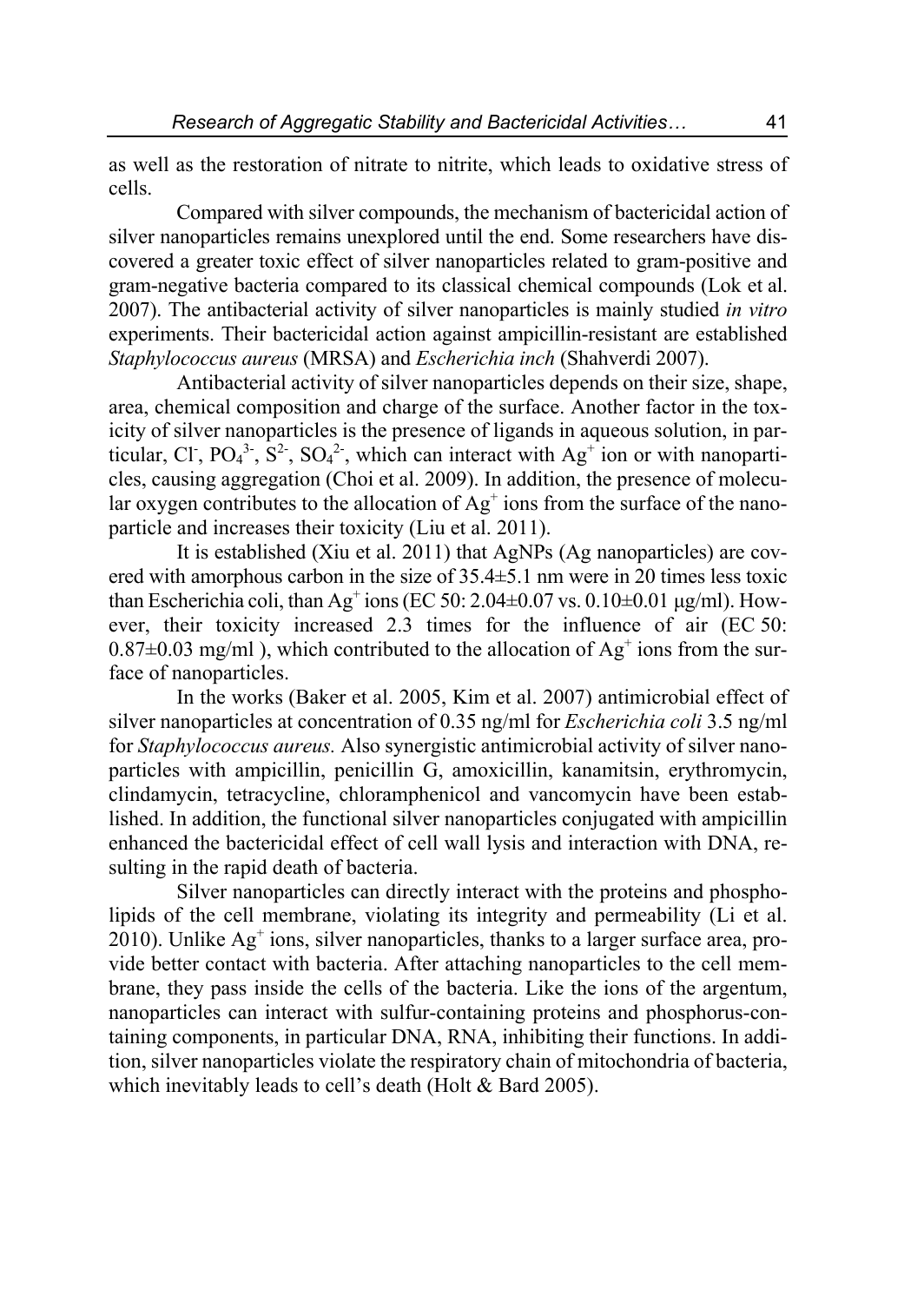Researchers have found that silver ions can produce free radicals, inducing oxidative stress (Danilczuk et al. 2006). However, there was no significant difference in the toxicity of silver nanoparticles between anaerobic and aerobic conditions, which undermines oxidative stress and the formation of active forms of oxygen (AFO) as an important antibacterial mechanism of  $Ag^+$ .

In (Lok et al. 2007), the resistance of strains of bacteria of the genus *Salmonella* to silver nanoparticles was discovered. It was established that the mechanisms of resistance are not related with chemical detoxification, but are the result of the membrane protein, which is ATP-azo and chemiososmotic cation: proton an anti-porter. This system, using the energy of ATP, removes silver ions from the cell.

It was also found in resistant to the action of silver *E coli* strains over expression of the Cus C, Cus F, Cus B and Cus A genes encoding the chemosmotic system involved in the transport of copper and silver ions from the cell (Lok et al. 2008).

It has been established that silver ions penetrate the ion channels into *E. coli* cells without damaging the membranes. Analysis revealed a reduction in the expression of genes coding forribosomal subunit S2, succinyl-CoA-synthetase, and maltose conveyor. An expression reduced of the ribosomal S2 gene. The subunits are critical to bacteria, as they lead to the suppression of other proteins, in particular those involved in the synthesis of ATP (Yamanaka et al. 2005). As a result, various metabolic pathways are violated and replication is inhibited.

Silver has antimicrobial properties against a wide range of microorganisms, not only bacteria, but also some fungi, as well as viruses. However, several mechanisms for the formation of resistance to silver in bacteria have been identified (Priskoka 2016).

- 1. *Salmonella* resistance *thyphimurium* can be formed due to plasmid pMG101, which is also responsible for the resistance to mercuric chloride, ampicillin, chloramphenicol, tetracycline, streptomycin and sulfanilamides. Plasmid pUPI199 in some strains *Acinetobacter baumannii* contains genes that are relevant for the resistance to argentum nitrogen.
- 2. Resistance to silver in the E. coli ( *Escherichia coli* ) are associated with the mechanisms of porous transport caused by porine proteins, which provide specific passive transport of sugars, ions and amino acids through the outer membrane, as well as mutations of the genes of proteinpores.
- 3. Resistance can be generated by applying silver in small concentrations, such as ½ MIC (half the maximum inhibitory concentration) or whole MIC, but not at the level of bactericidal concentrations.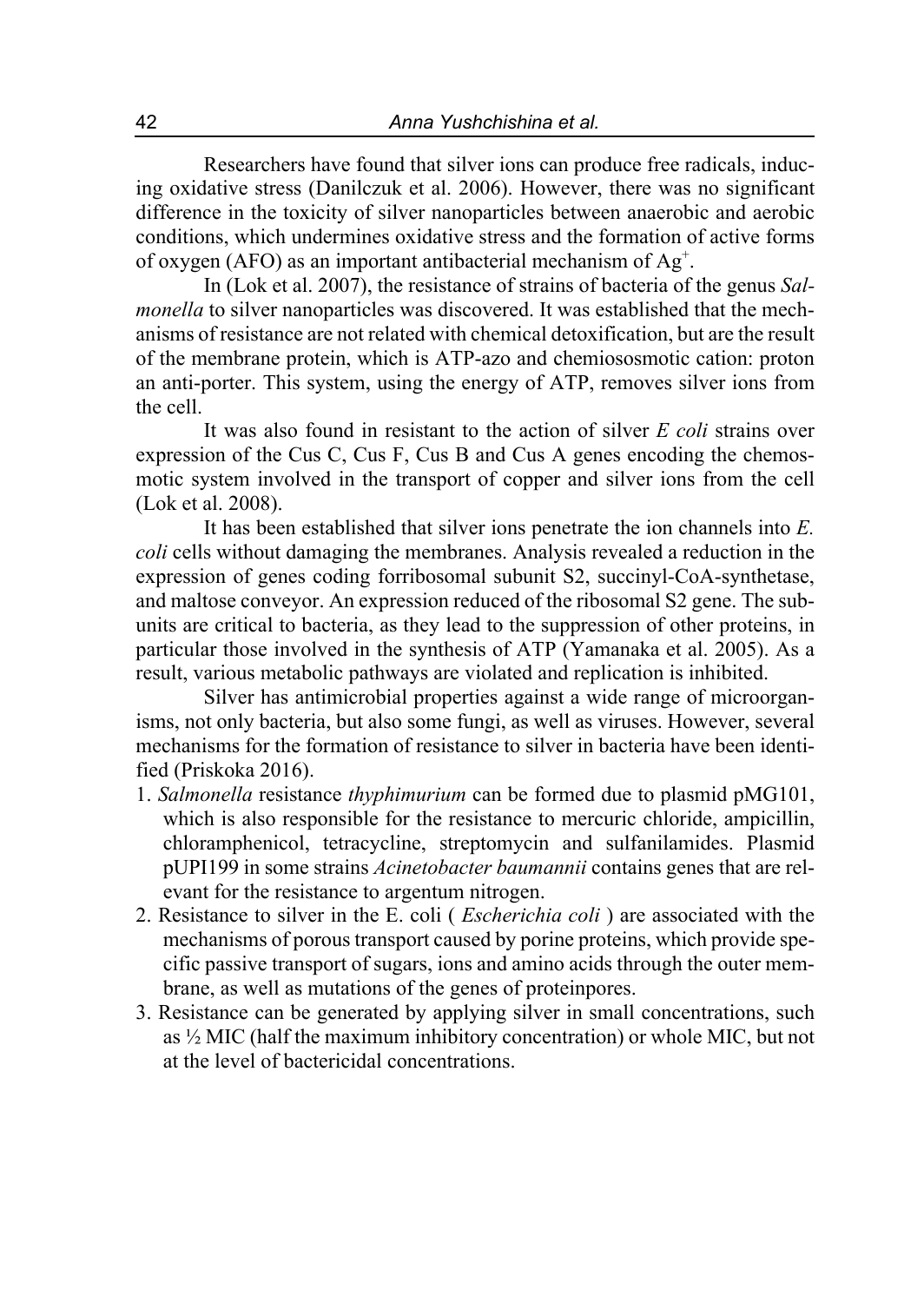Methods for obtaining such solutions are basically oxidation-reduction reactions in which cations  $Ag^{\dagger}$  recovered to metallic silver. In this case, the main problem of these methods, regardless of the reducing agent, is the aggregate stability of the solutions which were obtained.

Stabilizers are added in the lyophobic system to create a potential barrier of repulsion of colloidal particles and to provide the same aggregative stability. As stabilizers, inorganic and organic substances and also synthetic and natural polymers can be used (Shirokobokov 2009).

However, it is known that the stabilization of nanoparticles is more effective when using surfactants. They may contain various functional groups such as - SH, -CN, -COOH, -NH2. One of the most commonly used stabilizers is cetyltrimethylammonium bromide (CTAB) and sodium dodecyl sulfate (SDS). In addition, surface-active substances may have their own bactericidal activity. Therefore, the purpose of this work was to investigate the effect of surfactants of different chemical nature on the aggregate stability of colloidal solutions of nanosilver and to determine the bactericidal activity of such multicomponent systems.

Purpose is study of the influence of various chemical nature SAS on the aggregate stability of nanosilver colloidal solutions and the determination of bactericidal activity of such multi-component systems.

### **2. Experiment methodology**

Synthesis of colloidal solutions of silver nanoparticles was carried out by Ostwald's reaction, restoring 0,001 n. argentum nitrate solution (p.f.a.) 1% solution of tannin (chem.p.). The process was implemented in a practically neutral medium (pH from 5.7 to 6.8), which was provided by the addition of 1% sodium carbonate solution, by the reaction (1):

$$
6AgNO_3 + C_{76}H_{52}O_{46} + 3Na_2CO_3 \rightarrow 6Ag + C_{76}H_{52}O_{49} + 3CO_2 + 6NaNO_3
$$
 (1)

To the obtained solutions of nanosilver surface-active substances of different chemical nature: cationic surfactant – alkamone (GOST 10106-75); anionic surfactants – sodium dodecyl sulfate (GOST 8748-2006) and sulfanol (TU 6-01-1001) and nonionic surfactants − OS-20 (GOST 10730-82) were added. The final concentration of surfactant in solutions was 0.1%.

The aggregate stability of the resulting colloidal solutions was determined by the spectral method (spectrophotometer SF-56, RF), measuring the spectra of the surface Plasmon resonance of silver nanoparticles immediately after their receipt and after 24 hours.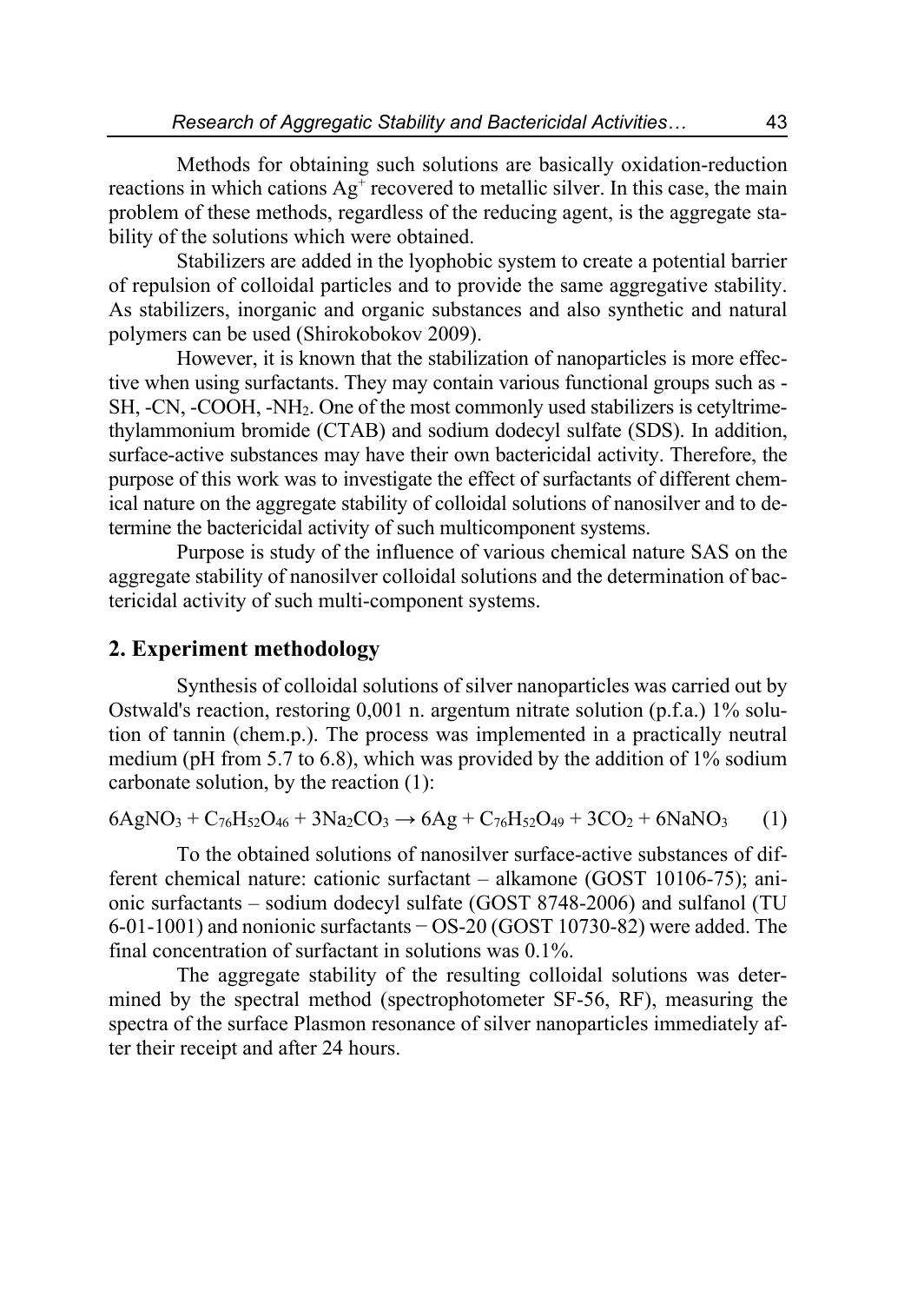The bactericidal properties of solutions of silver nanoparticles were investigated using reference strains of the *Enterobacteriacea* family *Escherichia coli.* For the study of E.coli initial solution  $(10<sup>8</sup>$  units), a control sample was prepared by sequential dilution with a physiological solution:  $1.5 \cdot 10^{1}$  units (maximum number of colonies-15). An experimental series of solutions was prepared for sowing according to Table 1. In this case, to each test tube, in addition to the control sample, added 0,1 ml of the studied solution. The test had 18-20-hour cultures of fresh test strains that did not pass more than three passages on nutrient media. Daily culture of test strains was washed off with a physiological solution and subjected to an optical turbidity standard corresponding to 1 billion cells in 1 ml.

With Densi La Meter determined the McFarlant's turbidity standard (unit) to the suspension concentration (Table 1).

| McFarland's Turbidity Standard (op.)                                                        |  |  |  |
|---------------------------------------------------------------------------------------------|--|--|--|
| Number of International Turbidity Units (MO) $\vert$ 1.7 $\vert$ 3.3 $\vert$ 6.7 $\vert$ 10 |  |  |  |
| The appropriate concentration<br>of the suspension $x10^8$ CFU/ml                           |  |  |  |

**Table 1.** Turbidity standard

Turbidity of the *E.coli* bacteria suspension was 0,5 (McFarland unit), corresponding to a concentration of  $1.5 \cdot 10^8$  CFU/ml.

From the original standard suspension, ten times dilution was prepared by transfer of 0.5 ml of culture in 8 test tubes from 4.5 ml of physiological solution, mixing thoroughly, changing the pipette after each transfer. We received a series of serial dilutions from  $10^8$  to  $10^0$  *E. coli* cells at 1 ml. To each test tube with dilute suspension, 0.1 ml one of the studied solutions was added, namely:

Control sample (dilution  $1.5 \cdot 10^{1}$ ), Solution of argentum nitrate (0.001 n), Solution of silver nanoparticles (NS), 0.1% alkamone solution for surfactant, 0.1% solution of surfactant: Sodium dodecyl sulfate, 0.1% solution of surfactant sulfanol, 0.1% solution of surfactant OS-20, NS + alkamone solution, Solution NS + Sodium dodecyl sulfate, Solution of NS + sulfanol, Solution  $NS + OS-20$ .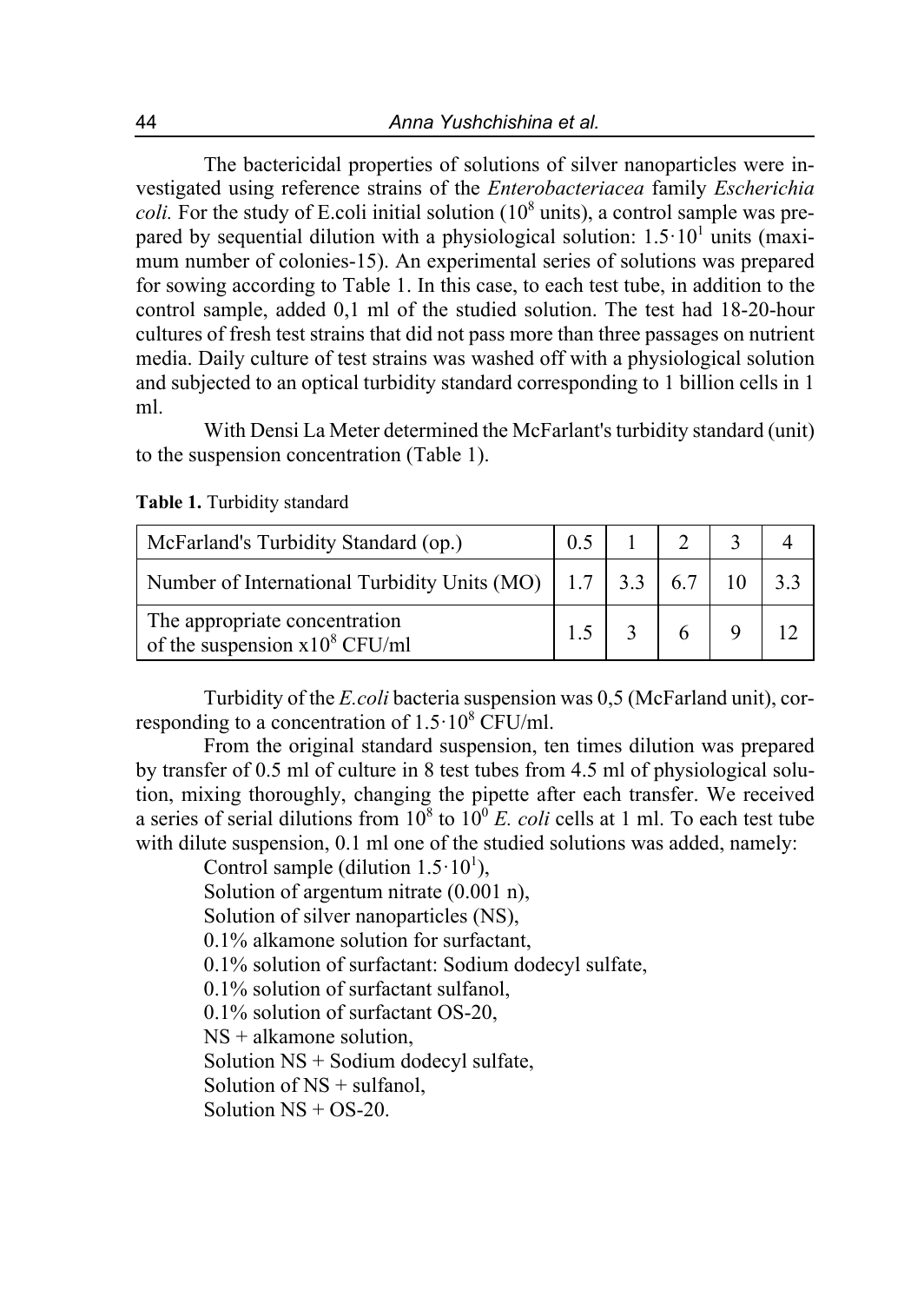Control samples of dilutions were used for the study of bactericidal properties: 1.5⋅10<sup>1</sup> (maximum number of colonies – 15) and 10<sup>o</sup> (no growth of bacteria).

Suspensions of microorganisms have been left at room temperature (22- 23°C); in 24 and 48 hours. The hanging was carried out according to the standard method (Lok et. al. 2007) by the horizontal method. By 0.1 ml. from the investigated mixtures were placed *in the* center of the meat – pepper broth in Petri dishes, distributed by a spatula on the entire surface, after application, the material was placed in a thermostat at 36°C for 24 hours.

The total microbial number was determined by direct counting the number of bacteria. Colonies that grew both on the surface and in the depth of the agar were counted with a magnifying glass with an increase of 2-5 times. The number of viable cells of microorganisms was expressed by the number of colony-forming units (CFU), followed by a recount of 1 g sediment The results of bactericidal action were expressed as a percentage of the number of CSFs in the investigated solutions to the number of CFU in the control sample (the maximum number of  $CRU = 15$ ).

#### **3. Results and discussion**

The aggregate stability of colloidal solutions of nanosilver was determined by using the phenomenon of the surface plasmon resonance inherent in nanoparticles of metals. Fig. 1 shows the spectra of colloidal solutions of nanosilver without the addition of surfactant and surfactants of different chemical nature, which were registered immediately upon receipt.



**Fig. 1.** Spectral characteristics of colloidal solutions of nanosilver with different surfactants immediately after preparation:  $(1 - \text{without surfaces}; 2 - \text{Sulfanol};$ 3 – ОС-20; 4 – Alcamone; 5 – Sodium dodecyl sulfate)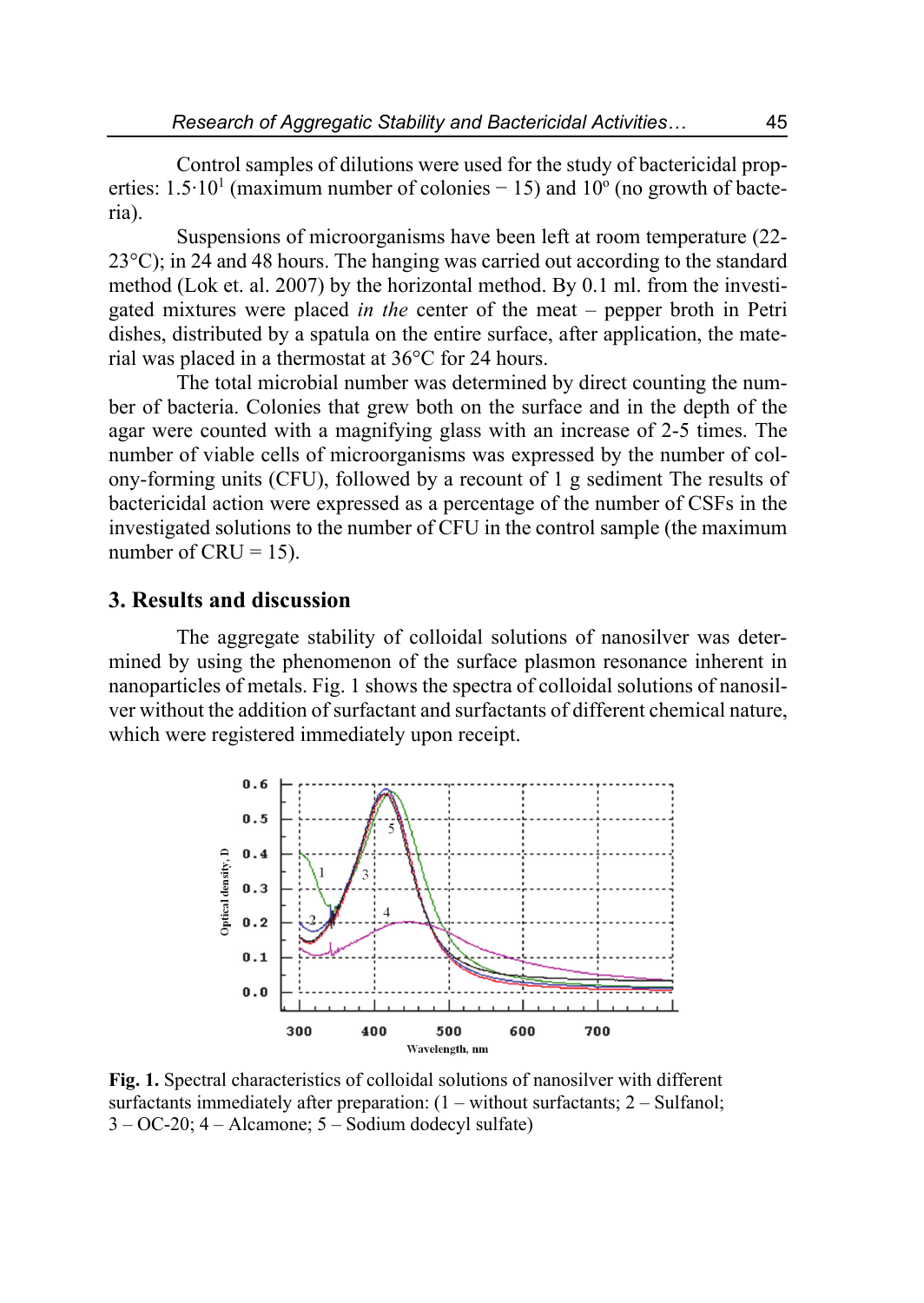Fig. 2 shows the spectral characteristics of the same solutions that were recorded after 24 hours.



**Fig. 2.** Spectral characteristics of colloidal solutions of nanosilver with different surfactants immediately after after 24 hours: (1 – without surfactants; 2 – Sulfanol; 3 – ОС-20; 4 – Alcamone; 5 – Sodium dodecyl sulfate)

It can be seen that anionic surfactants- sulfanol and sodium dodecyl sulfate and nonionic surfactants − OS-0 practically do not affect the spectra of surface plasmon resonance of silver nanoparticles. There is only a slight shift of maximum absorption from 420 nm for a solution of nanosilver without a surfactant up to 410 nm in the presence of surfactants. The high stability of silver nanoparticles without SAS can be explained by stabilizing properties of tannin, which has been used in exceed. At the same time, thecationic surfactant − Alcamone − greatly changes the spectral indices, also affecting the magnitude of the maximum absorption – its displacement occurs in the long wave region of 420 nm to 450 nm, which affects the optical density, which essentially decreases.

It is seen that the Alkamone solution does not actually contain nanoparticles of silver, which is characterized by a superficial Plasmon resonance. Their aggregation and precipitation dropped out. This fact is the actual proof of the negative charge presence on the surface of silver nanoparticles. The interaction of cationogenic SAS - Alkamone – with such particles leads to their electroneutrality and, consequently, to further aggregation. Spectral characteristics of other solutions have changed slightly. It should be noted that colloidal nanosilver solutions obtained with the use of tannin as a reducing agent, as opposed to other reducing agents investigated by us (ascorbic acid, hydrogen peroxide, hydroquinone with sodium citrate) exhibit high aggregate stability over a significant period of time (up to six months). Nevertheless, the study of bactericidal action of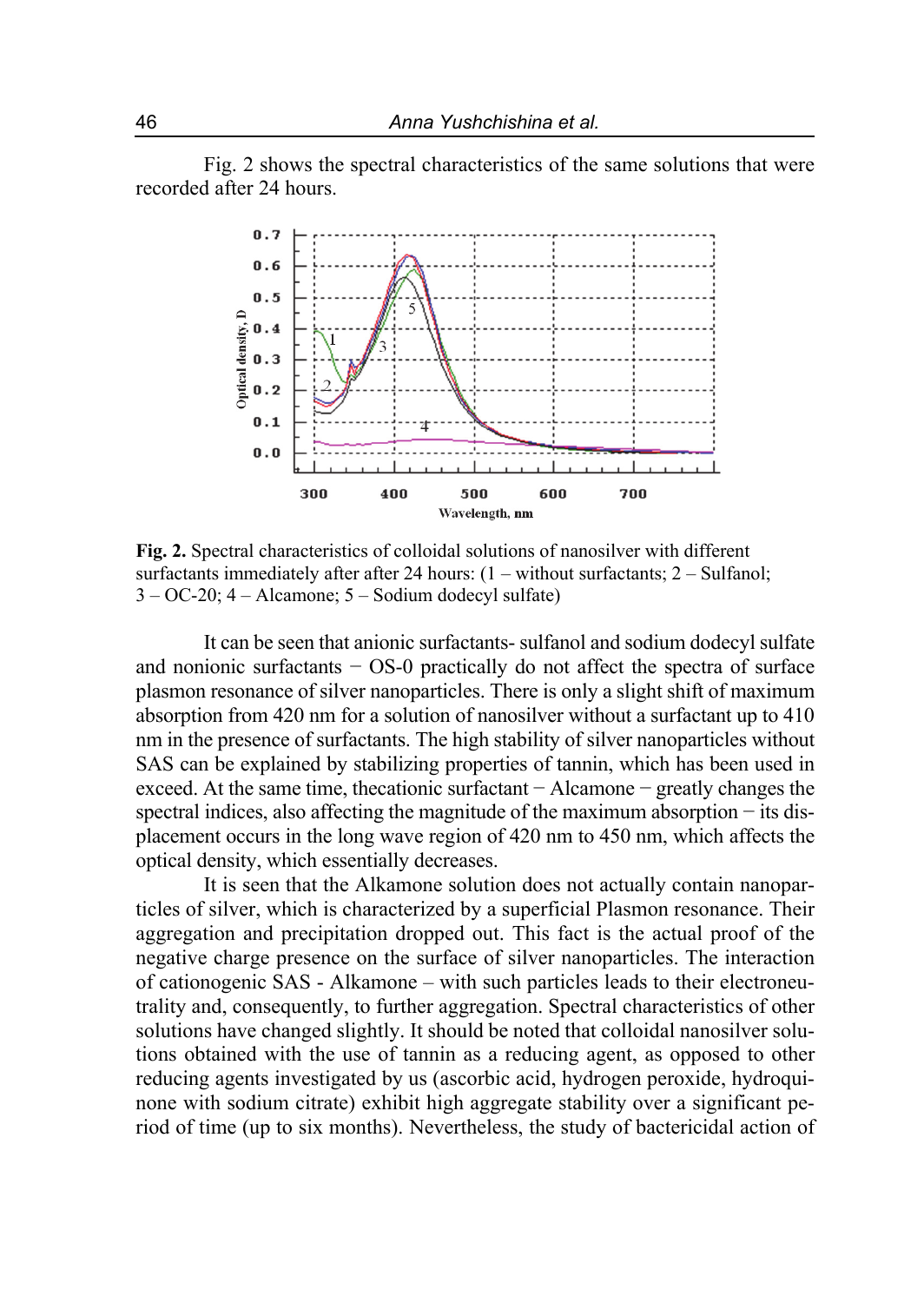nanosilver drugs (NS), stabilized by surfactants of different chemical nature has an independent interest, which was made at the second stage of our experimental study (Fig.  $3$ ).



**Fig. 3.** Growth of bacteria on meat-peptone broth; A − control; B – SAS OS-20; C − solution NS+OS-20

Results of research on bactericidal action of nanosilver solutions in relation to the E.coli are presented in Table 2.

| Sample<br>number | Description of the sample                                | Percentage<br>of CFU, $(\%$ |  |
|------------------|----------------------------------------------------------|-----------------------------|--|
| 1                | Control sample (dilution $1.5 \cdot 10^{1}$ )            | 100                         |  |
| 2                | Solution nitrate $(0.001 n)$                             | 50                          |  |
| 3                | Solution of Silver Nanoparticles (NS)                    | not found                   |  |
| 4                | 0.1% solution of surfactant: Alcamone                    | 50                          |  |
| 5                | 0.1% solution of surfactant: Sodium dodecyl sul-<br>fate | 70                          |  |
| 6                | 0.1% solution of surfactant: sulfanol                    | 100                         |  |
| 7                | $0.1\%$ solution of surfactant: OS-20                    | 40                          |  |
| 8                | Solution of $NS +$ Alcamone                              | not found                   |  |
| 9                | Solution $NS +$ Sodium dodecyl sulfate                   | 10                          |  |
| 10               | Solution of $NS + Sulfanol$                              | 20                          |  |

**Table 2.** Growth of the E.coli in solutions of nanosilver and surfactants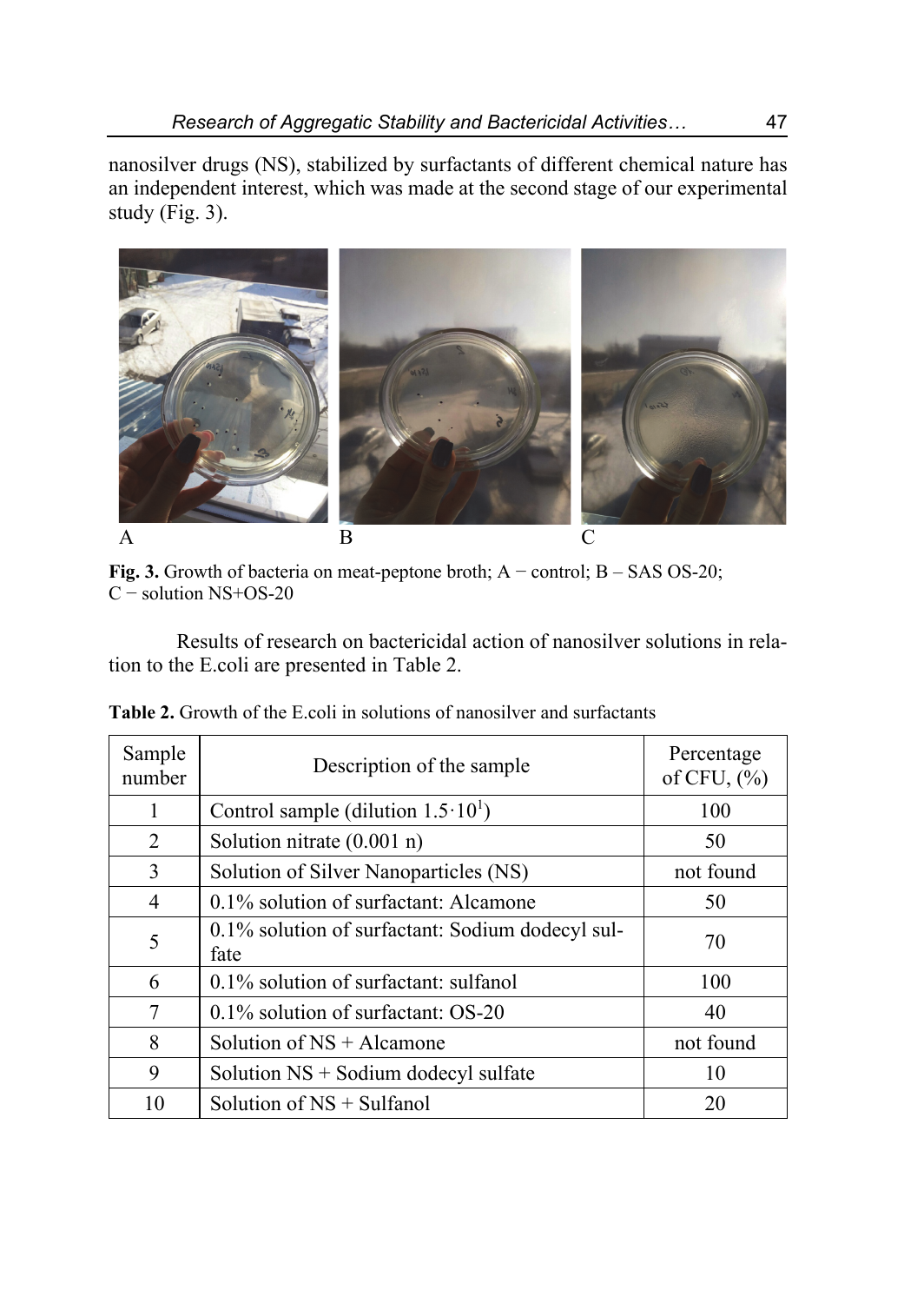|        | nη<br>$\alpha$ n<br>↘<br>╮_<br>,,,,,,<br>ั∠∪<br>ັ<br>11111 |         | <b>COMMAND</b> |
|--------|------------------------------------------------------------|---------|----------------|
| $\sim$ |                                                            | $\cdot$ |                |

One can see that solutions of silver nanoparticles without surfactant and in the presence of OS-20 and Alcamone completely inhibit the growth of the intestinal rod. Silver ions solutions  $(Ag<sup>+</sup>)$  reduce the growth of E.coli colonies by half. Some of the surfactant agents negatively affect the growth of the E.coli, but do not have complete bactericidal action.

According to the results of the studies, it was found that compared with the control of  $Ag^{\dagger}$  partially suppresses the growth of bacteria, due to surface oxidation, thus exhibiting a toxicological effect in relation to *E. coli*.

Alkamone and OS-20 superficial substances independently partially inhibit the growth of bacteria (5 and 8 colonies). SAS Sodium dodecyl sulfate and Sulfanol alone and in the colloidal solution of silver nanoparticles do not exhibit bactericidal properties. Nevertheless, in the paper (Shulgina et al. 2012) using of *E.coli* as a test object, it was proved that the use of another anionic surfactant (such as Aerosol OT (AOT) is effective in terms of the bactericidal action of nanosilver-stabilized solutions of this substance.

Complete inhibition of growth of bacteria *E. coli* showing a colloidal solution of silver nanoparticles  $(Ag^{\circ})$  that was synthesized without SAS, and also synthesized in the presence of cationic surfactant (Alcamone) and a colloidal solution synthesized in the presence of a nonionic surfactant (OS-20). The complete suppression of the growth of *E. coli* bacteria by the colloidal solution of silver nanoparticles is, in our opinion, related to the destruction of the surface of the cell wall, since nanosilver particles have an extremely large relative surface, thereby increasing their contact with bacteria and greatly improving their bactericidal effectiveness.

#### **4. Conclusions**

The influence of surface-active substances on the aggregate stability of colloidal solutions of nanosilver obtained by the restoration of the argentum nitrate by tanine in a neutral environment was studied. It has been proved that anionic surfactants – sulfanol and sodium dodecyl sulfate and nonionic surfactants − OS-20 can be used as stabilizers of colloidal solutions of nanosilver, whereas cationic surfactant alkalomone has a coagulating effect on the solutions of silver nanoparticles, reducing their aggregate resistance. It is proved that the solutions of nanoparticles are obtained silver exhibit bactericidal action against the E. coli and may be recommended as antiseptic agents for different purposes.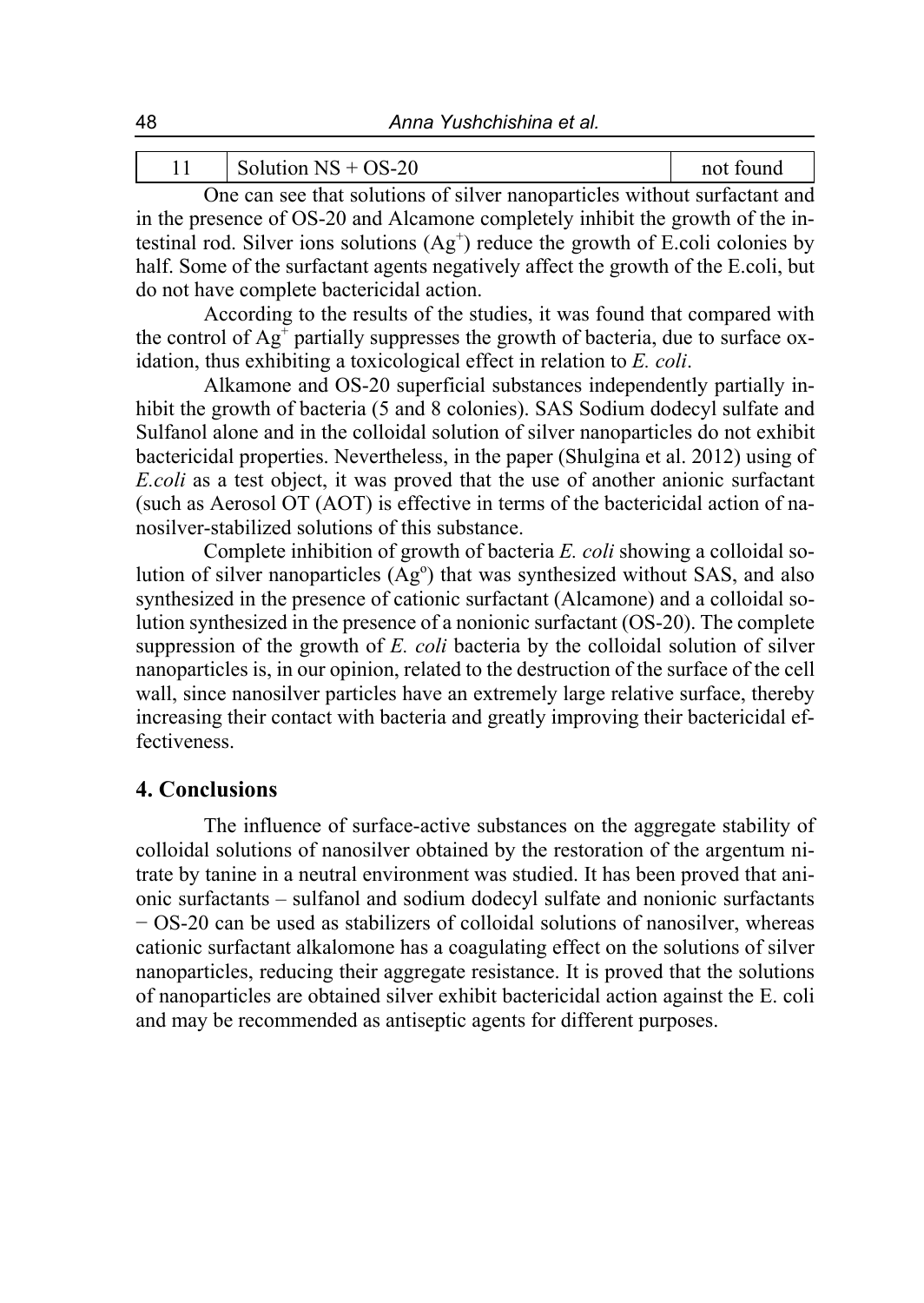#### **References**

- Alexander, J.W. (2009). History of the medical use of silver. *Surgical infections*, *10*(3), 289-299.
- Baker, C., Pradhan, A., Pakstis, L. et al. (2005). Synthesis and antibacterial properties of silver nanoparticles. *J. Nanosci. Nanotechnol., 2*, 244-249.
- Bernavsky, Z. (2006). *Colloidal silver. Natural antibiotic substitute*. RF, 24 (in rush.)
- Choi, O. T. et al. (2009). Role of sulfide and ligand strength in controlling nanosilver toxicity. *Water Res*., *43*(7), 1879-1886.
- Danilczuk, M., Lund, A., Saldo, J. et al. (2006). Conduction electron spin resonance of small silver particles. *Spectrochimaca Acta, 63*(A), 189-191.
- Holt, K.B., Bard, A.J. (2005). Interaction of silver(I) ions with the respiratory chain of Escherichia coli: an electrochemical and scanning electrochemical microscopy study of the antimicrobial mechanism of micromolar Ag+. *Biochemistry*, *44*(39), 13214-13223.
- Kim, J. S., Kuk, E., Yu, K.N. et al. (2007). Antimicrobial effects of silver nanoparticles. *Nanomedicine*, *3*, 95-101.
- Li, W.R., Xie, X.B., Shi, Q. S. et al. (2010). Antibacterial activity and mechanism of silver nanoparticles on Escherichia coli. *Appl. Microbiol. Biotechnol*., *85*(4), 1115-1122.
- Litvinova, O.I. (2016). Development of the method of providing antibacterial properties to nonwoven fabrics using silver nanoparticles. *Scientific developments of youth at the present stage*.
- Liu, J., Pennell, K., Hurt, R. (2011). Kinetics and mechanisms of nanosilver oxysulfidation. *Environ. Sci. Technol*., *45*, 7345-7353.
- Lok, C.N., C. Ho, R. Chen. (2007). Silver nanoparticles: partial oxidation and antibacterial activities *J. Biol. Inorg. Chem*., *12*, 527-534.
- Lok, C. N., Ho, C. M., Chen, R. et al. (2008). Proteomic identification of the Cus system as a major determinant of constitutive Escherichia coli silver resistance of chromosomal origin. *J. Proteome Res*., *7*(6), 2351-2356.
- Medical microbiology, virology and immunology (2009). A textbook for the undergraduate and postgraduate students, edited by V.P. Shirokobokov, Vinnitsa: New Book, 952. (in ukr.).
- Priskoka, A.O. (2016). Experimental Substantiation of Pharmacological Properties of Silver Nanoparticles: *Autoref. dis... Candidate pharmacy sciences*: 14.03.05, − Kh., 20. (in ukr.)
- Savchenko, D.S. (2012). Investigation of antimicrobial properties of nanocomposite "Fine silica-clusters of silver", preparation "Silix" and silver nitrate. *Zaporozhye Medical Journal*, *4*, 124-128. Access mode: http://nbuv.gov.ua/UJRN/ Zmzh 2012 4 40. (in ukr.)
- Shahverdi, A.R. (2007). Synthesis and effect of silver nanoparticles on the antibacterial activity of different antibiotics against Staphylococcus aureus and Escherichia coli, *Nanomedicine*, *3*, 168-171.
- Shulgina, T.A., Norkin, I.A., Puchinyan, D.M. (2012). Antibacterial Action of Water Dispersions of Silver Nanoparticles on Grammotric Micro-Organisms (on the example of Escherichia Coli). *Basic research, 7-2*, 424-426. (in rush).